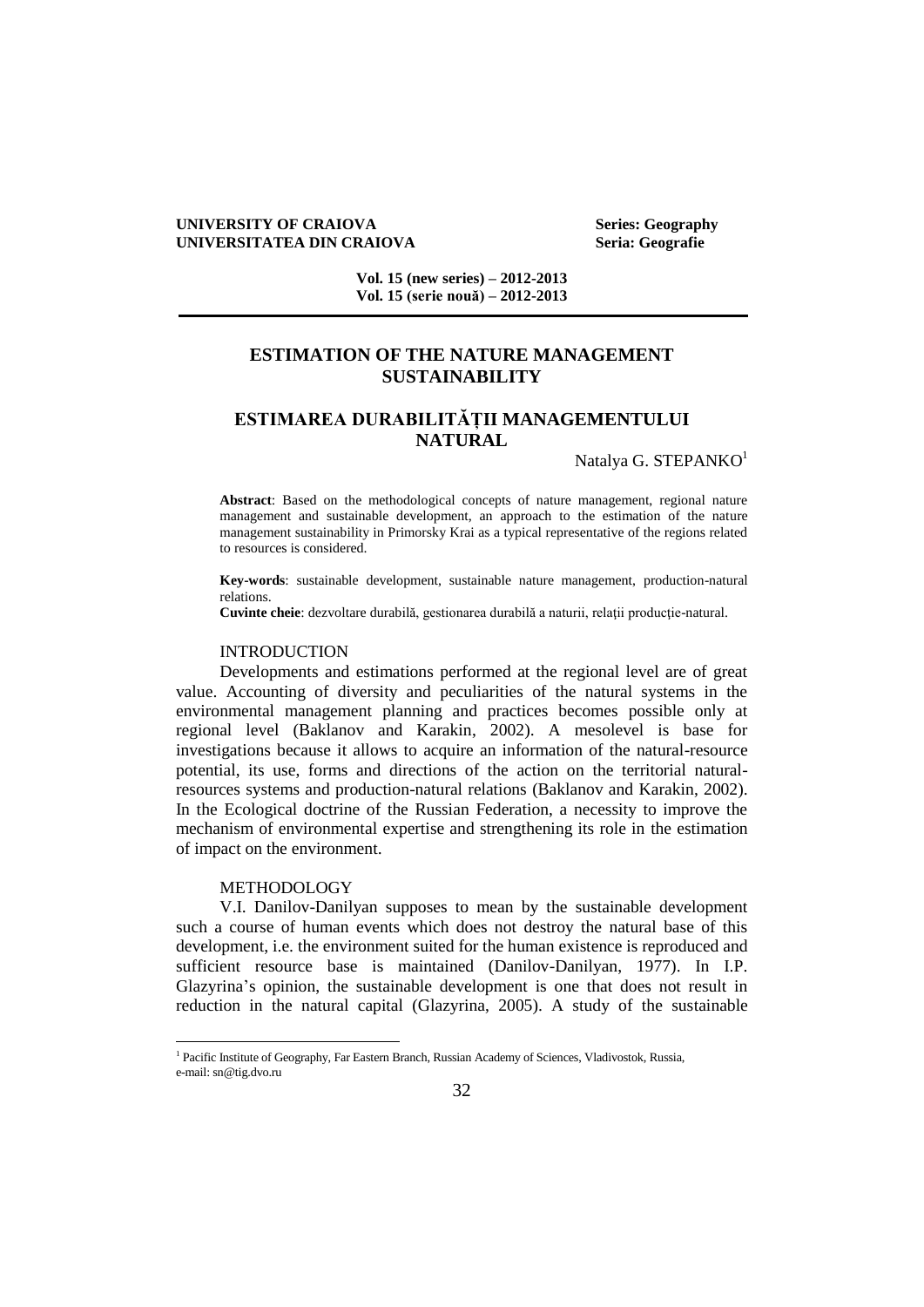development at the regional level is characterized by certain specificity. So, in V.A. Koptyug's opinion, one can take into account the specific, regional peculiarities, priorities and shortcomings when determining the premises and prospects of the sustainable development (Koptyug et al., 1997). I.M. Aleksandrovich points also to a necessity of investigating "…the exchange processes between the Society and Nature at the regional level" where the sustainable innovative regional development is one of the most significant ecological imperatives (Aleksandrovich, 2003). Within the framework of the sustainable development, the sustainable nature management is the recognition of the equal significance of two characteristics – anthropocentric and biospherecentric – and their interdependence. "Organization of economical activity not destroying the biosphere but keeping it, i.e. a creation of the biosphere-compatible economy non-going beyond the environmental capacity of the ecosystems is one of the central tasks of the establishing the future «sustainable» society" (Moiseev, 1995). Therefore, the sustainable nature management is the use of the natural diversity components that does not result in its depletion. In speaking of the nature management sustainability, we imply the inexhaustibility, environmental opportuneness of this process. And if sustainability implies a lack of detrimental effect on the environment then, according to our reckoning, one can suggest sustainability of the nature management.

When evaluating the nature management for regions of the resource orientation, the resource conception of the production-natural relations which are an essence of nature management is most acceptable and objective. Its essence lies in the fact that, as a result of economical activity on certain territory, there are not only immediate withdrawal and use of natural resources but also their qualitative and quantitative transformation as a consequence of waste discharge into the environment (Baklanov, 1979).

In opinion of many researchers, the nature management includes the practical activities related to immediate use of the natural resources and conditions of the territorial complexes or to action on them which consists not only in involvement of these resources and conditions in the economically efficient production but also provides for their restoration and transformation (Mikhailov, 1980; Rodoman, 1978; Shiroky, 2008; and others). Therefore, the estimate of influence of the territorial-operating structure on the natural environment or production-natural relations can be divided into four components: 1. estimating of resources consumption; 2. estimating of rationality (or sustainability) of nature management (water and air contamination, land disturbance); 3. determining the ratio in the "disturbed-restored" system of the region; 4. integral estimating of the territory's ecological state as a result of the existing nature management.

### **DATA AND METHODS**

An analysis carried out on the Primorsky Krai territory showed that, after the major recession in the extraction of resources, its rise is observed since 2000 but a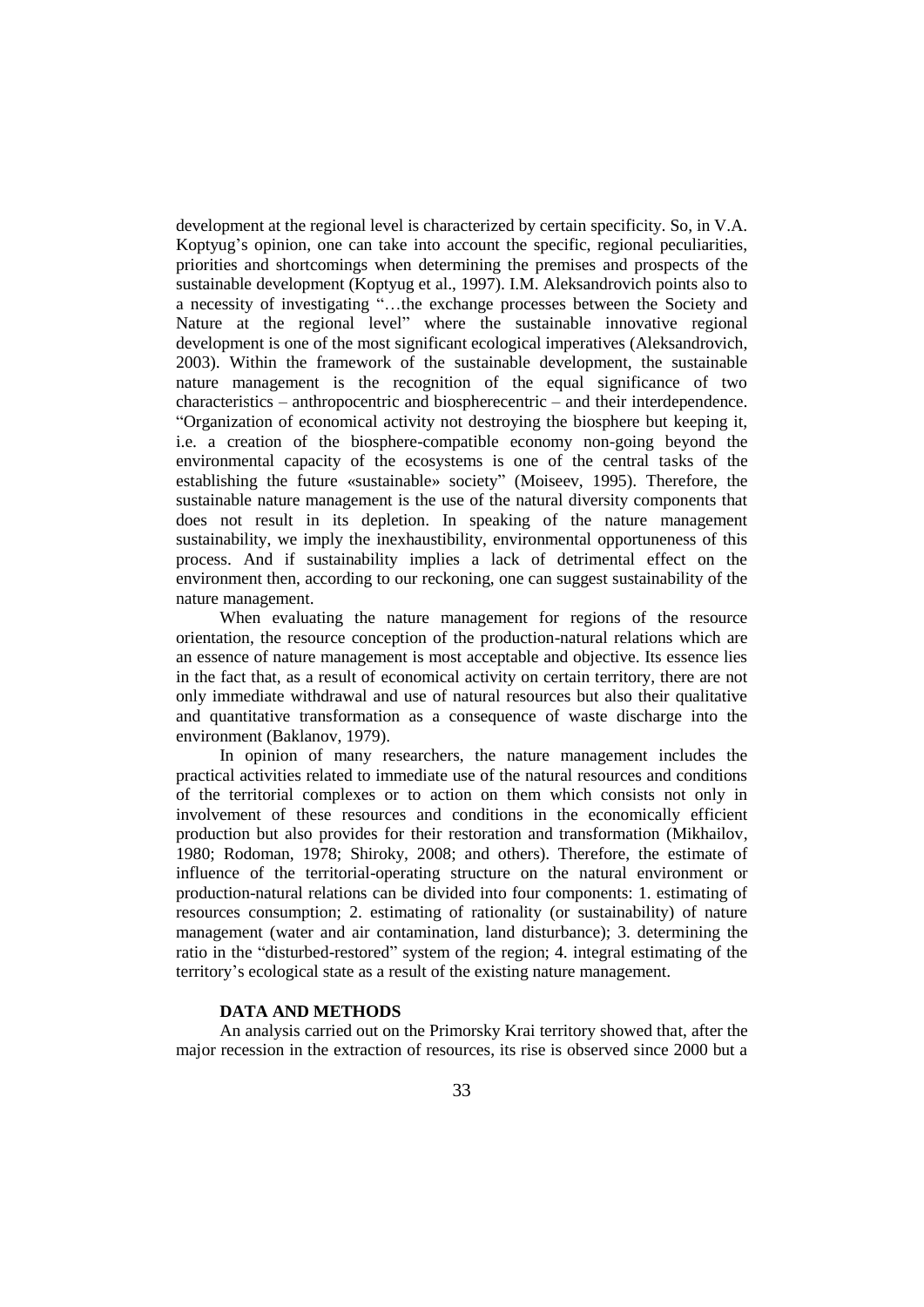share of resources exportation exceeds that of domestic processing. Within the framework of the identified groups of the territorial natural-resources carcass of Primorsky Krai, the natural resources of the first and second groups which are attributed to territories of the high provision with natural-resource potential, territorial natural-resources centre are extensively developed and determine the basic industry-specific development (Stepanko and Tkachenko, 2010). At the same time, such kinds of resources in this group as mineral waters and therapeutic muds belonging to the recreational potential are insufficiently used due to low development of tourism including recreational one. In recent times, the use of biological and non-wood forest resources is increasing, however, a degree of their use is inconsistent with the overall potential value. The remaining kinds of resources of Primorsky Krai are used in proportion to value of their relative natural-resources potential (NRP). Therefore, the existing unfavorable environmental situation in Primorye is largely related to the impact of industrial production that should (and can) be estimated using the land disturbance extent ( $K_{land}$  = area of disturbed lands/total area of lands), water contamination extent ( $K_{water}$  = volume of contaminated waste water/volume of waste water), air contamination extent  $(K_{air}=$ volume of contaminated air emissions (discharges)/volume of air emissions while an average coefficient  $(K_{\text{aver}})$  can be considered as the sustainability of nature management in towns and districts of the Krai.

The objectivity of such approach is confirmed by investigations of other researchers. D.V. Shiroky, for example, believes that "...from theoretical point of view, it is necessary for sustainable development that increment rates in the anthropogenic load were equal to zero" which assumes the parity of the levels of anthropogenic impact and measures for its decrease (Shiroky, 2008). Taking into account the territorial-economic reformations occurred in Primorsky Krai (Moshkov, 2008), we obtained the indices characterizing the sustainability of the existent nature management in the areas with similar industrial specialization. Within the framework of identified groups, both individual components of the nature management and nature management as whole are calculated as follows:

 $K_{\text{aver}} = 1/n$  ( $K_{\text{land}} + K_{\text{water}} + K_{\text{air}} + ... K_n$ ).

In what connection, the higher is Kaver value, the less rational is nature management and the worse is the ecological state of the territory under consideration. By way of examples, some graphical illustrations of estimated indices are presented below in Figures 1-3.

### **RESULTS**

The ecological state of territory as one of the economy limitations by total contamination per capita a year can be classified as follows: "no limit" (NL), "partially limited" (PL) and "limited" (L). The above gradation is only approximately and its further correction is possible. Among indices used in the estimation of the ecological state and affecting the general environment condition are air contamination per capita; water contamination per capita and total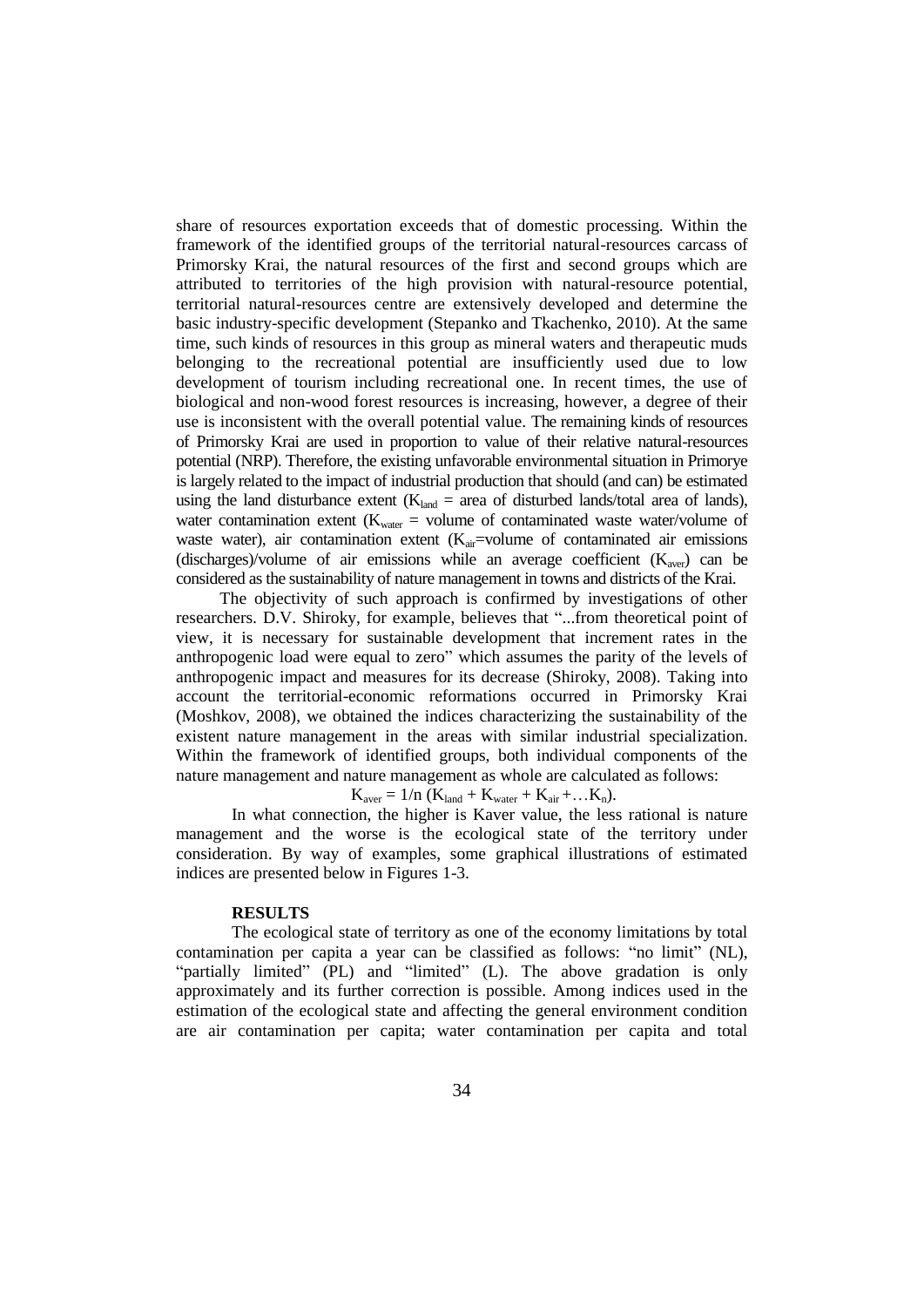contamination per capita (Natural resources and environment protection in Primorsky Krai, 2010).

The analysis of the obtained results allowed us to determine a pattern of the environmental state of the Primorye administrative districts territories. The studies showed that the changes in the impact of the industrial production have happened but not everywhere in the same degree and not everywhere to the best.



**Fig. 1. Extraction and processing of mineral raw materials – Degree of land disturbance (Kland)** Administrative districts: 1- Dalnegorsky, 2-Kavalerovsky, 3-Krasnoarmeisky, 4- Khorolsky







A considerable improvement in the environmental situation took place in Dalnegorsky and Ussuriisky districts and lesser changes were observed in Kirovsky, Lesozavodsky and Nadezhdinsky districts. Deterioration occurred in Anuchinsky, Oktyabrsky, Pogranichny, Khorolsky, Shkotovsky and Khankaisky districts while a situation worsened to a considerable extent in Kavalerovsky, Terneisky, Chernigovsky, Olginsky ans Spassky districts. This is explained by the specificity of the territorial-sectorial reconstruction taking place in the districts, environmental protection policy as well as the structure of investments in the environment protection and sustainable nature management.

An unfavorable ecological state is largely caused by the contamination of water and air. This is explained by the fact that existent treatment facilities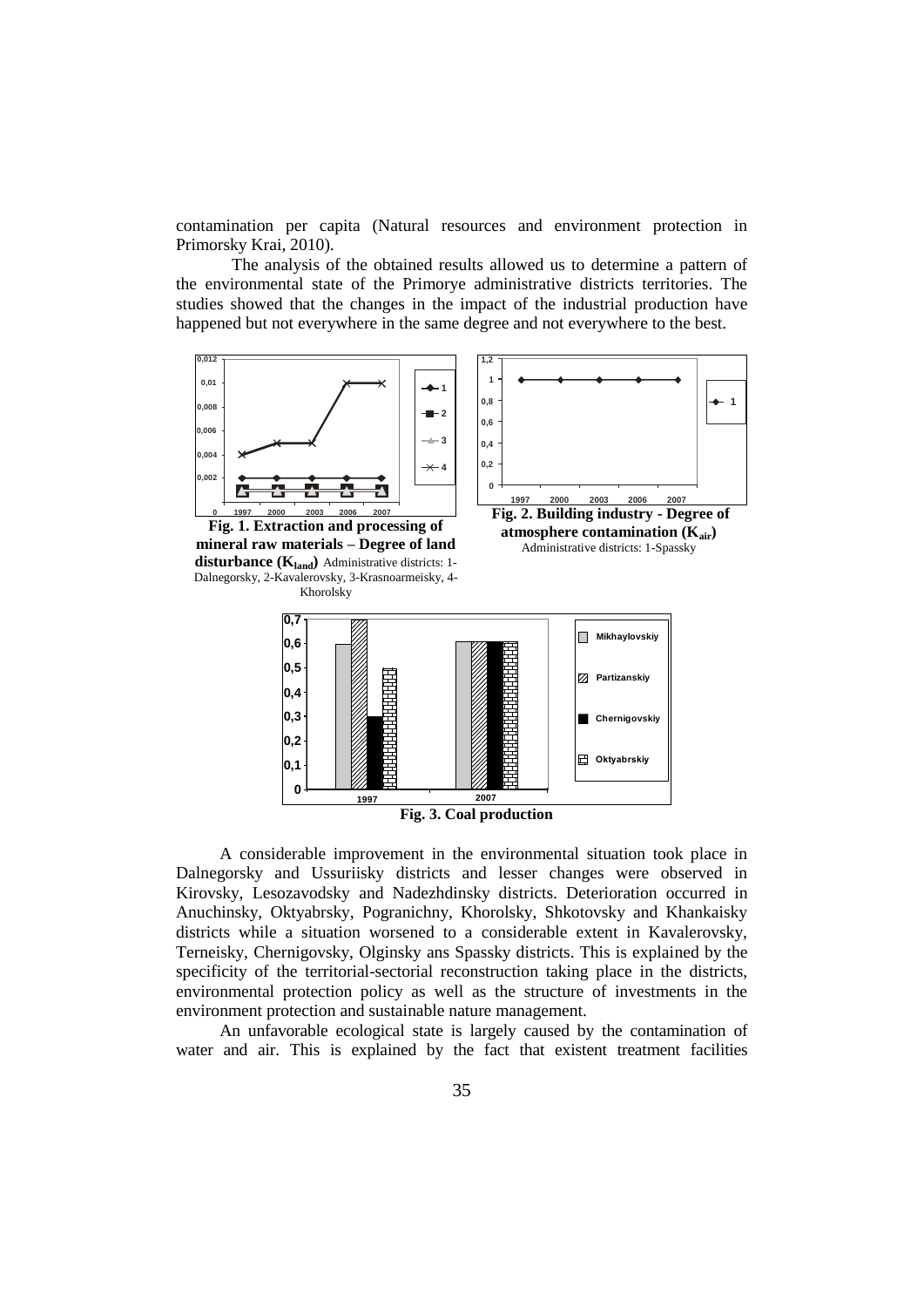(centralized and within the enterprises) were technically out of fashion while, in some districts Kirovsky, Krasnoarmeisky, Lazovsky districts etc.), a treatment is not made at all. Thus, in some districts, the complete limitation should be introduced while the rest of territory was approximately divided into two halves (Fig. 4).

It should be noted that, though Pozharsky district is fully attributed to category L (by all parameters considered), only western part adjacent to the urbantype settlement of Luchegorsk where the coal mining industry and energetic are concentrated must be considered.

To category of the partial and complete limitation, those territories were attributed where the extractive enterprises as well as enterprises for production and distribution of electric power, gas and water are of great importance. In spite of the structural changes in the territorial-economic formations, the components of the production-natural relations remain constantly low: dynamics of tendencies of these processes for a period of 1997-2007 has changed insignificantly or has not changed at all in the most districts of Primorye whereas a situation in some districts became worse.



**Fig. 4**. **Environmental state of the Primorsky Krai territory (2007)**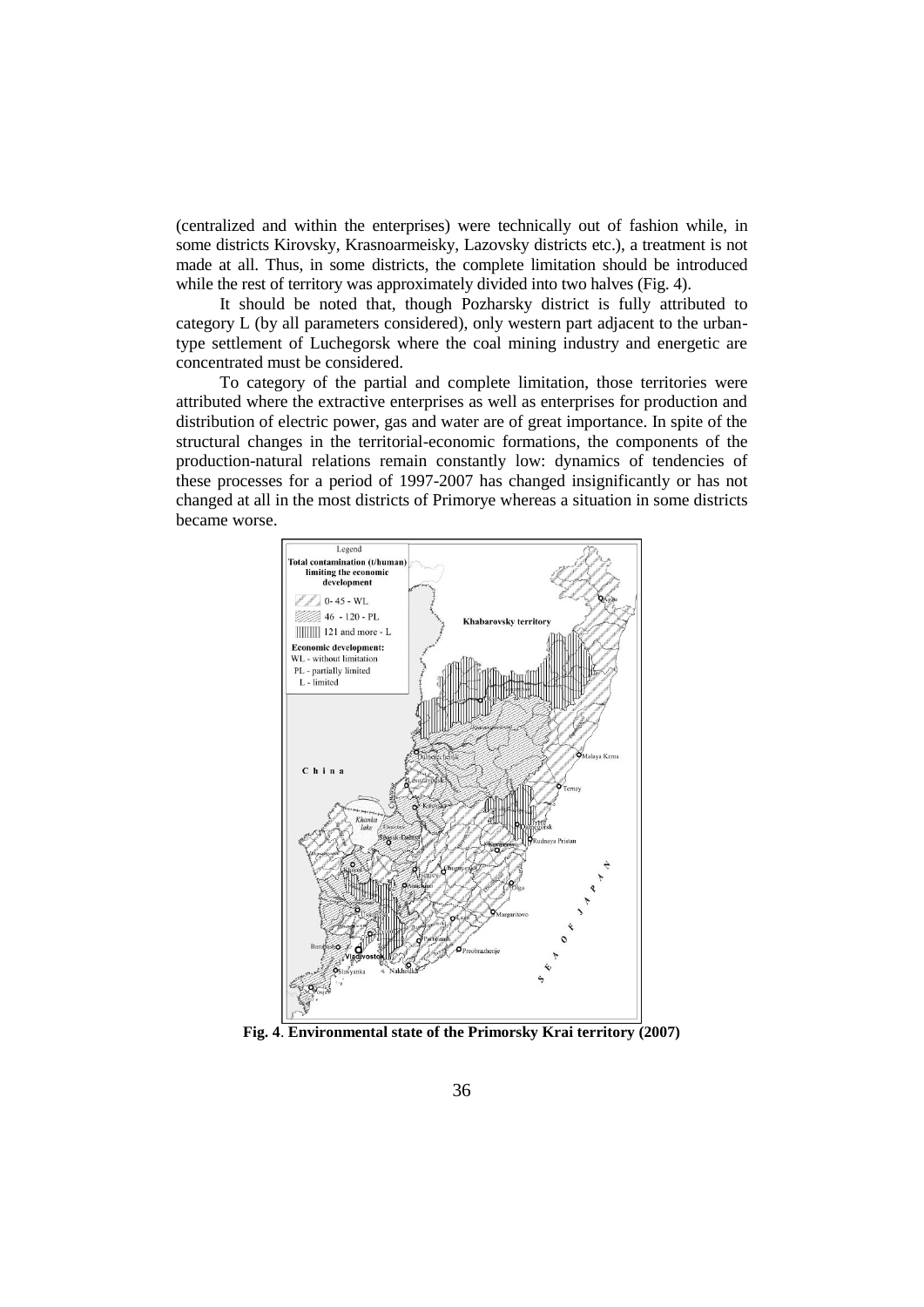### **CONCLUSIONS**

The proposed way of the nature management sustainability estimation allows to evaluate the ecological state of territory formed by the territorial-economic structure, to reveal the causes, to determine the limitation degree and lines of the further development from the viewpoint of balance of the ecologo-economic interests based on available information. The study carried out on the Primorsky Krai territory allowed to identify the districts in which the further development of the existent territorial-economic structure is limited, partially limited, i.e. possible in case of carrying out the necessary environmental protection measures and technical reconstructions and districts quite successful from the environmental point of view. This makes possible to determine the "trouble spots" and to work out a strategy of the further economic development with due account of environmental factors.

### ACKNOWLEDGEMENTS

The work was performed with the support of FEB of RAS Project No. 12- III-А-09-043.

#### **REFERENCES**

ALEKSANDROVICH I.M., ЩЕУЛИН A.S. (2003), *Sustainable innovative development as an ecological imperative*, Sustainable development. Science and Practice, No.3.

BAKLANOV P.Ya. (1979), *Direct and reverse natural-resources links in the structure of territorial systems of the Far East industry*, Economical-geographical aspect of nature management in the Far East. - Vladivostok, pp. 33-41.

BAKLANOV P.Ya, KARAKIN V.P. -editors (2002), *Regional nature management: methods of investigation, estimation, management*, Schoolbook-Moscow: Logos, 160 p.

DANILOV-DANILYAN V.I. and others. (1977), *Environmental problems: what's happening? who is at fault? and what Is to be done?* - Moscow: MNEPU.

GLAZYRINA I.P., SEDERBAUM P. (2005), *Environmental economics as the science of ecological politics*, Economy of nature management, No. 1, pp. 4-15.

KOPTYUG V.A., MATROSOV V.M., LEVASHEV V.K., DEMYANENKO Yu.G. (1997), *Sustainable development of civilization and place of Russia in it-Vladivostok*: *Dalnauka,* 68 p.

MIKHAILOV Yu.P. (1980), *Geographical facets of the nature management process*, Geography and natural resources, No. 3, pp. 159-164.

MOISEEV N.N. (1995), *Sustainable development or strategy of the transition period*, Plan of actions. – Moscow, pp. З-4.

MOSHKOV A.V. (2008), *Structrural changes in the regional territorial-sectorial systems of the Russian Far East industry. - Vladivostok: Dalnauka*, 2008. - 266 p.

RODOMAN B.B. (1978), *Territorial structure of regional nature management*, Geography and practice.- Irkutsk, pp.19-24.

SHIROKY D.V. (2008), *A law of rational use of natural resources as a method of determining the sustainable development of region*. Proceedings of "Institutional science to the North- Caucasian region". V.З. Economy. - Stavropol: SevKavGTU, p.247.